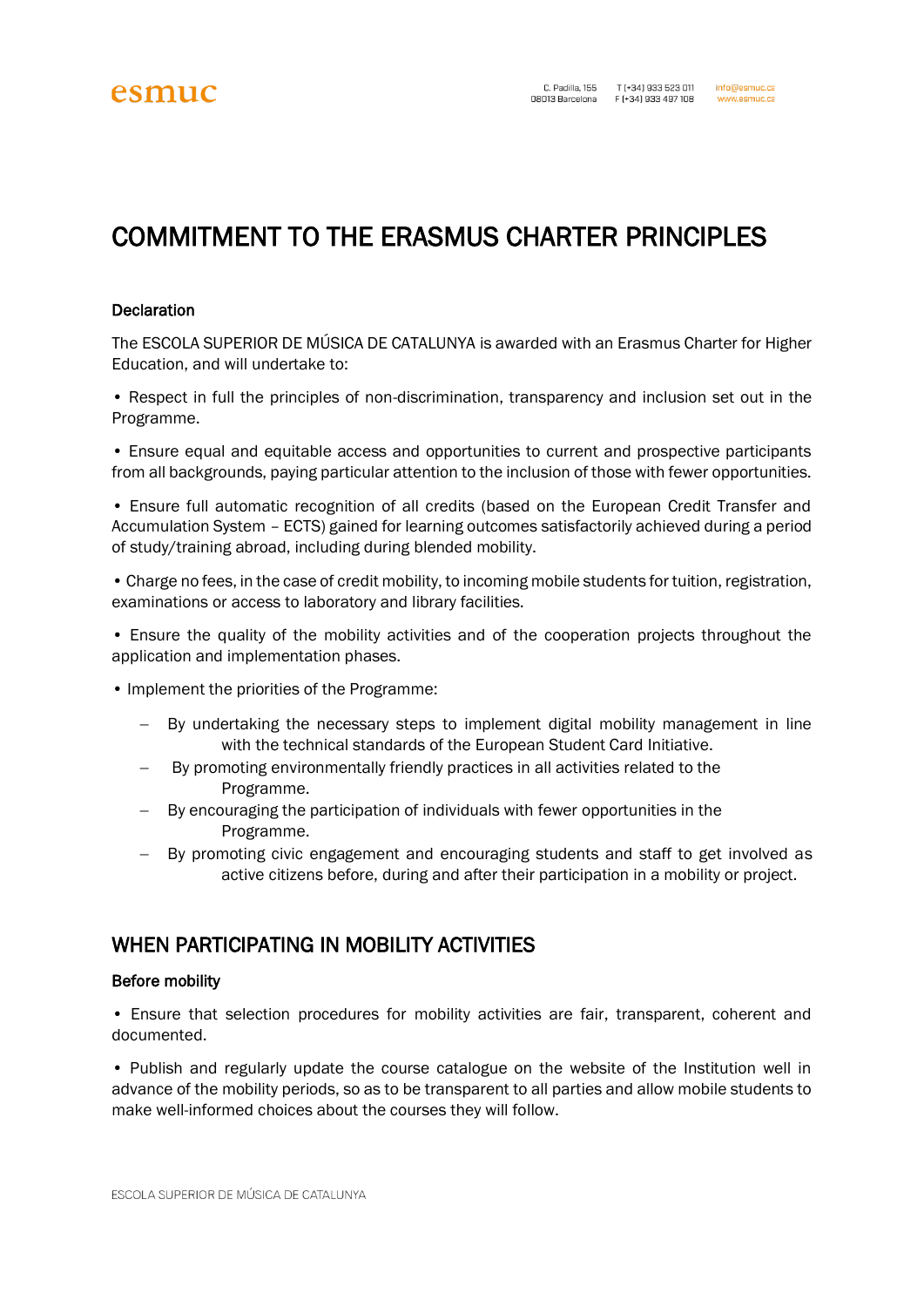• Publish and regularly update information on the grading system used and grade distribution tables for all study programmes. Ensure that students receive clear and transparent information on recognition and grade conversion procedures.

• Carry out mobility for the purpose of studying and teaching only within the framework of prior agreements between institutions. These agreements establish the respective roles and responsibilities of the different parties, as well as their commitment to shared quality criteria in the selection, preparation, reception, support and integration of mobile participants.

• Ensure that outgoing mobile participants are well prepared for their activities abroad, including blended mobility, by undertaking activities to achieve the necessary level of linguistic proficiency and develop their intercultural competences.

• Ensure that student and staff mobility is based on a learning agreement for students and a mobility agreement for staff validated in advance between the sending and receiving institutions or enterprises and the mobile participants.

• Provide active support to incoming mobile participants throughout the process of finding accommodation.

• Provide assistance related to obtaining visas, when required, for incoming and outgoing mobile participants.

• Provide assistance related to obtaining insurance, when required, for incoming and outgoing mobile participants.

• Ensure that students are aware of their rights and obligations as defined in the Erasmus Student Charter.

## During mobility

- Ensure equal academic treatment and the quality of services for incoming students.
- Promote measures that ensure the safety of outgoing and incoming mobile participants.

• Integrate incoming mobile participants into the wider student community and in the Institution's everyday life. Encourage them to act as ambassadors of the programme and share their mobility experience.

• Provide appropriate mentoring and support arrangements for mobile participants, including for those pursuing blended mobility.

• Provide appropriate language support to incoming mobile participants.

#### After mobility

• Provide incoming mobile students and their sending institutions with transcripts of records containing a full, accurate and timely record of their achievements at the end of their mobility period.

• Ensure that all ECTS credits gained for learning outcomes satisfactorily achieved during a period of study/training abroad, including during blended mobility are fully and automatically recognised as agreed in the learning agreement and confirmed by the transcript of records/traineeship certificate. They shall be transferred without delay into the student's records, shall be counted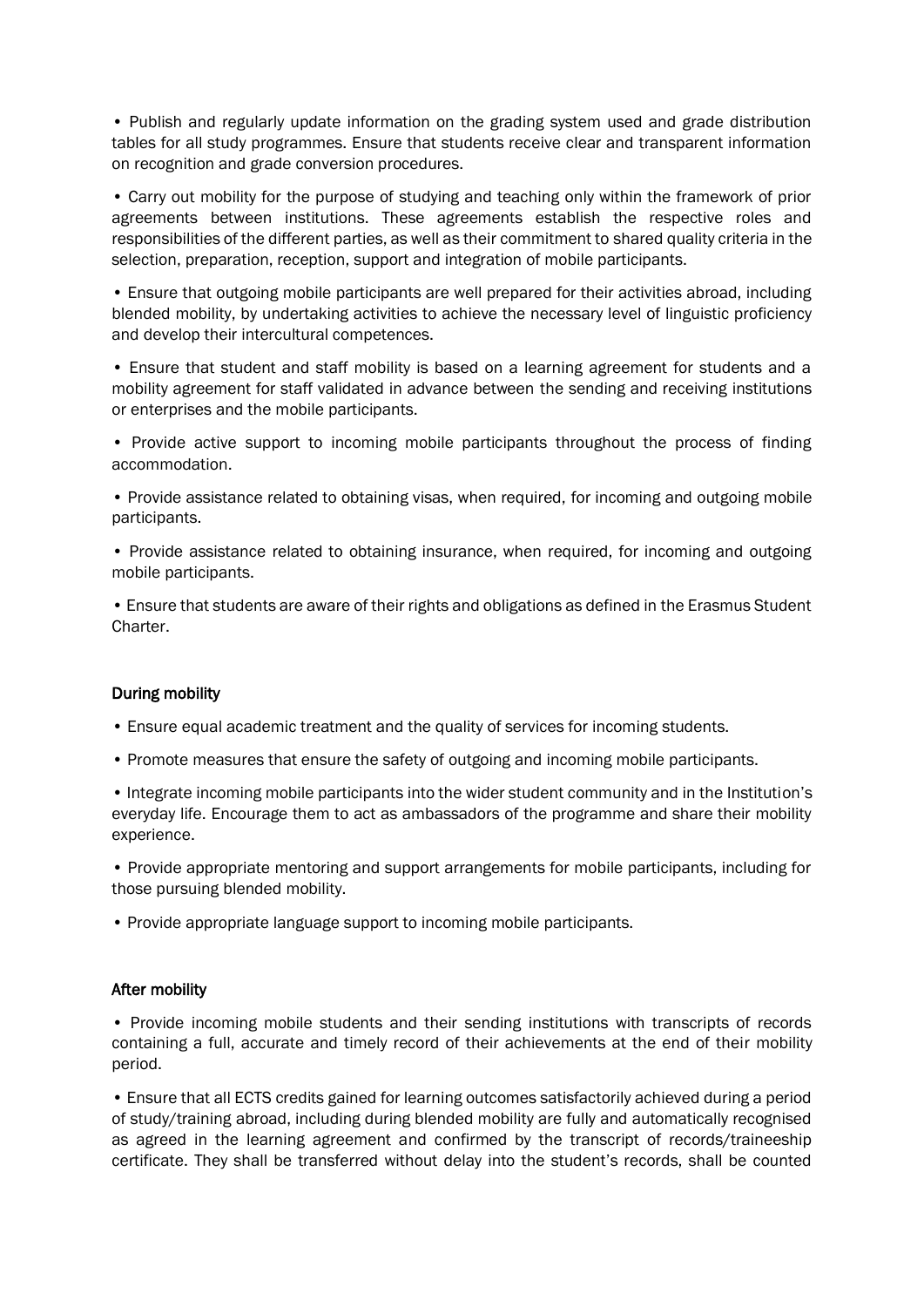towards the student's degree without any additional work or assessment of the student and shall be traceable in the student's transcript of records and the Diploma Supplement.

• Ensure the inclusion of satisfactorily completed study and/or traineeship mobility activities in the final record of student achievements (the Diploma Supplement).

• Encourage and support mobile participants upon return to act as ambassadors of the programme, promote the benefits of mobility and actively engage in building alumni communities.

• Ensure that staff is given recognition for their teaching and training activities undertaken during the mobility period, based on a mobility agreement and in line with the institutional strategy.

# WHEN PARTICIPATING IN EUROPEAN AND INTERNATIONAL COOPERATION PROJECTS

• Ensure that cooperation activities contribute towards the fulfilment of the institutional strategy.

• Promote the opportunities offered by the cooperation projects and provide relevant support to staff and students interested in participating in these activities throughout the application and implementation phase.

• Ensure that cooperation activities lead to sustainable outcomes and that their impact benefits all partners.

• Encourage peer-learning activities and exploit the results of the projects in a way that will maximise their impact on individuals, other participating institutions and the wider academic community.

# FOR THE PURPOSES OF IMPLEMENTATION AND MONITORING

• Ensure that the long-term institutional strategy and its relevance to the objectives and priorities of the Programme are described in the Erasmus Policy Statement.

• Ensure that the principles of the Charter are well communicated and are applied by staff at all levels of the Institution.

• Make use of the "ECHE guidelines" and of the "ECHE self-assessment" to ensure the full implementation of the principles of this Charter.

• Regularly promote activities supported by the Programme, along with their results.

• Display this Charter and the related Erasmus Policy Statement prominently on the Institution's website and on all other relevant channels. On behalf of the Institution,

# ERASMUS POLICY STATEMENT (EPS)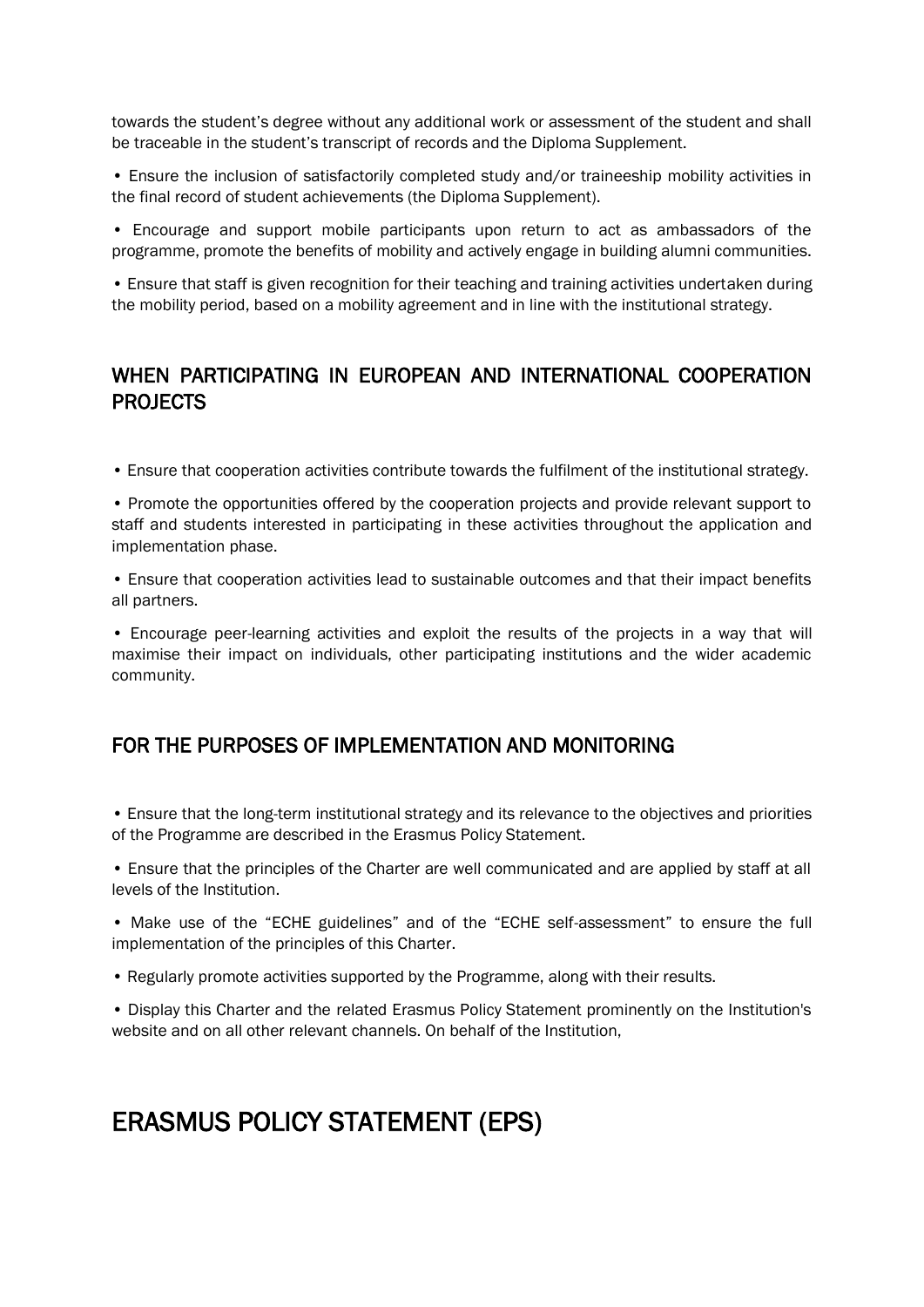# **Strategy**

We are members of an international community. Internationalization is one of the duties and objectives of any higher education institution, and from the Escola Superior de Música de Catalunya (ESMUC) we have always worked in this direction. It is true that we set some goals according to the local educational and cultural community needs, but we can also say that at all times the contact and exchanges with other institutions both European and non-EU has been a natural and inherent process in our institution as at the forefront of music pedagogy in our country enriching our approach to the higher education.

Esmuc has been participating in the Erasmus and Erasmus + program for many years. Based on the experience gained, we have two clear lines of work within the program:

A) The Mobility of Students and Teaching and Non-Teaching Staff of the School (KA1)

B) Participation in cooperation projects with other higher education institutions (KA3)

Both are already enjoying consolidated stability in our institution. These years of continuous work have allowed us to weave a network of partners and participate in important projects in our field of education, which have even become new axes of research. International mobility has given us an innovative perspective in both academic and practitioner's policy

The mobility of Erasmus students leaving has remained stable in recent years. We set an increase in our goals and we know that the program has great expectations among students, as the information sessions and the continuous information monitoring that is carried out from the Erasmus Office gives us a high number of interested students. In the analysis of the factors that limit the number of students who then end up doing a period of mobility there are two very important factors:

- The endowment of the financial aids that students receive for mobility, which do not sufficiently cover the extra amount of expenses
- The limitation of the number of students that we can receive in music education institutions, which causes a subsequent selection to that made by each institution and which causes the loss of opportunities of 50% of the candidates

In this sense, as an institution we want to appeal again to the regional government to activate the additional aid that non-artistic university students receive for mobility and that accompany the endowment of the European Commission.

If the current economic circumstances were January, we could set ourselves a target of a 10% annual increase in student mobility, and increase it to 15% if we get the complementary regional aid. But the aftermath of the pandemic presents a reality of crisis, especially in the family economy, which clearly sustains student spending. Given this, we do not expect it to increase in the next two academic years 2020-21 and 2021-22, and set the goal of mobility growth at 5% per academic year.

Regarding the selection of students in the destination centers we want to activate, in the working group of student mobility that exists within the European Association of Conservatories and Music Schools (AEC) a discussion in order to look for solutions allowing for a higher incidence of the program in all institutions, improving or even avoiding this added circumstance.

When assessing the mobility of teaching and non-teaching staff in training and teaching, we focus again on the high participation of teaching staff in the program at the level of exchanges. The program has been consolidated as one of the main activities. extracurricular teachers, as it allows the departments of the School to schedule master classes and activities on a regular basis, focusing in a cross-sectional way on all the specialties offered at the institution, where they have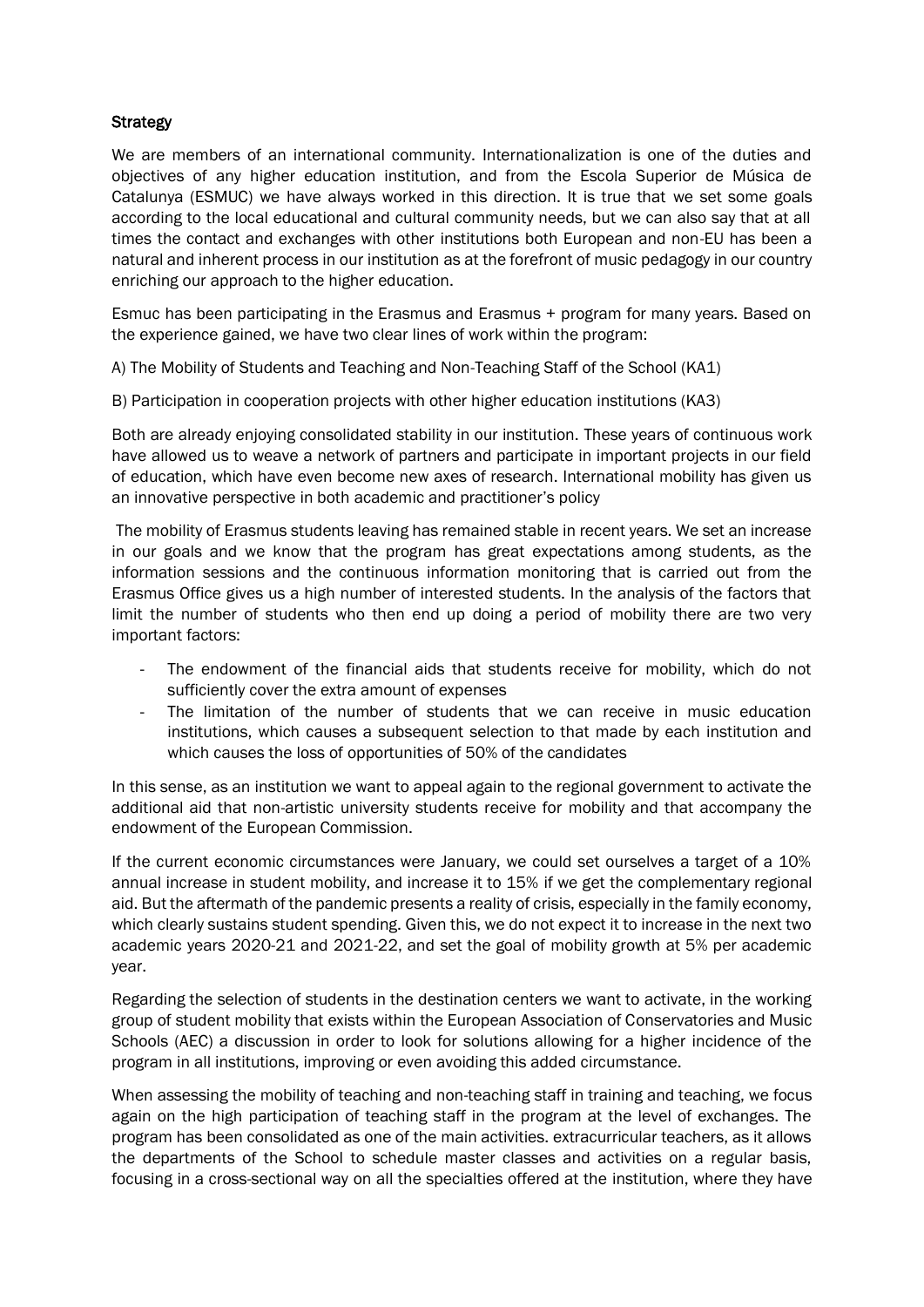clearly detected an opportunity. Therefore, we propose to increase this number of staff by 5% per year in the next 5 academic years (2020-2026), stimulating in this sense the participation of both teaching and non-teaching staff in training activities.

# IMPLEMENTATION OF THE FUNDAMENTAL PRINCIPLES

#### Principles of nondiscrimination, transparency and inclusion of students and staff

Our institution, as a focus of music education in the city of Barcelona, also serves as a reception point for international students, especially for a cultural circumstance in Latin America, from where the emerging orchestras of young performers has generated a number of musicians of excellent talent who have found a place at the Escola Superior de Música Catalunya to continue their undergraduate and master's studies. In many cases the unstable political situation of their countries of origin have forced the educational community to focus on situations of serious precariousness, assimilating as an institution the contributions and looking for resources in patronage in order to collaborate in basic maintenance. of these students.

While it is true that the cultural diversity of students is a reality, we haven't yet achieved a diversity of social backgrounds. For this reason, we are working on projects with primary schools with students with migrant background and socially vulnerable to enlarge the social density of musical practice and attract to the higher education youngsters with a diverse background.

Another strategy to get more students involved and increase transparency is to weekly open sessions with students and principal to exchange warries in hopes. Uploading the new information on the students' board and taking into consideration their proposals. Encouraging international mobility is one of the aims of the meetings clarifying fears and encouraging taking risks to explore other cultures.

Concerning the aim to involve the staff we have been working to move the institution culture to a more participatory institutional culture. The results will be in a couple of years with a more confident staff able to take the chance to confront their reality with other international institutions.

#### Implementing the European Student Card Initiative

Through the use of EASY, a online program proposed by the Association of European Conservatoires and High School Music (AEC), we have already gone fully digital in the management of student mobility for study. As the AEC explains, EASY is a unique subject-specific, multinational and multi-programme system that enables the online management of both incoming and outgoing application for Student Mobility for Study (other kind of mobilities might be added in the future). Students can directly apply through the EASY website and coordinators can nominate students through it. A digital Learning Agreement that can be managed and signed online by the 3 parties involved is also integrated in the EASY system. Applications are also exchanged between institutions who joined the system and institution that are external to the system but can still receive and view applications, update their contact details in the system and nominate students digitally. The AEC has signed a Memorandum of Understanding with EUF, the organization developing the Erasmus Without Paper (EWP) Ecosystem, already in 2017 to follow each other developments in EASY and EWP. The AEC is currently studying the documentation produced by EWP in order to connect EASY the EWP Network through the APIs developed by EWP with the goal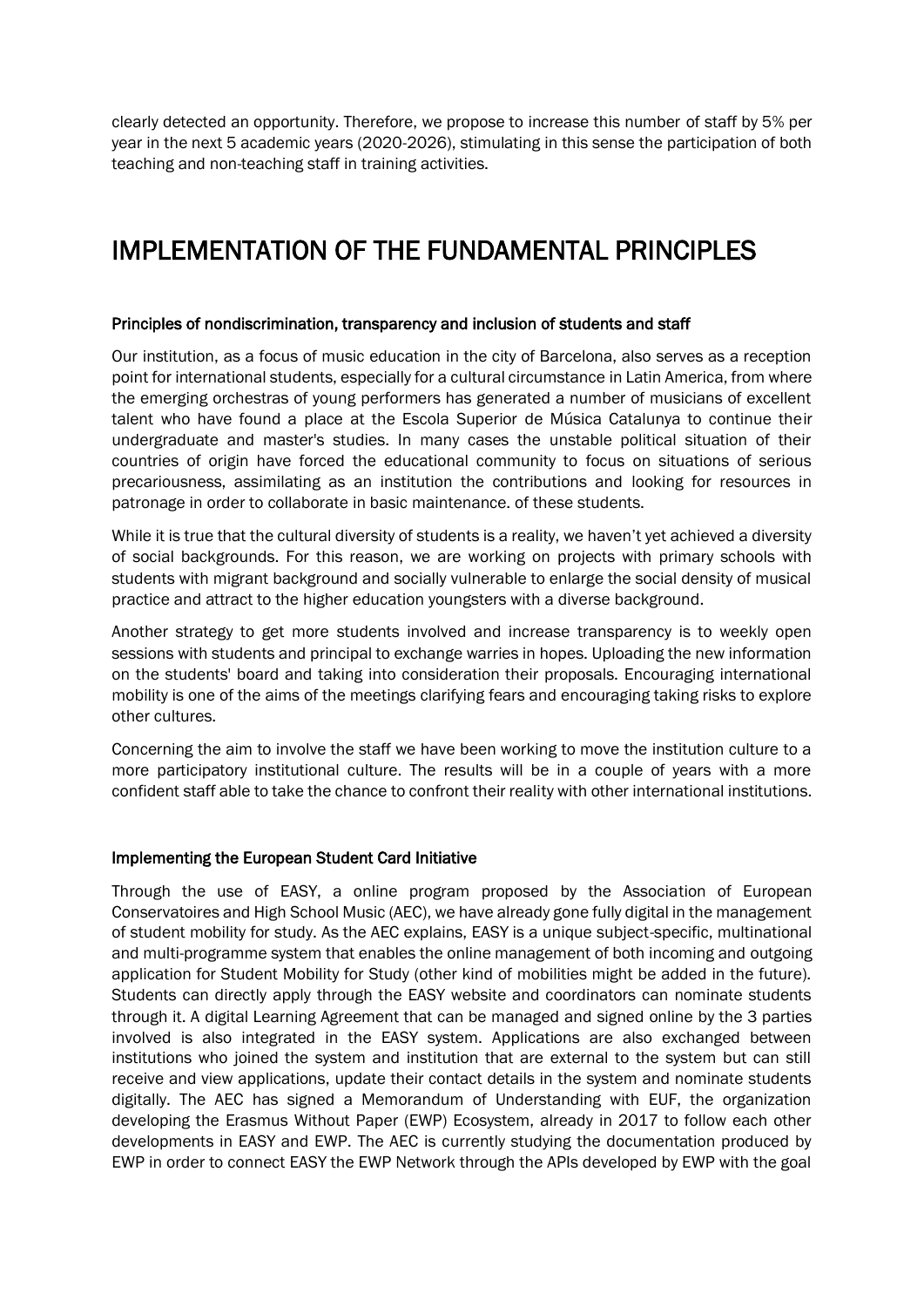of be fully compliant with the timeline proposed by the ESC, provided that the tools at disposal are fit for purpose:

2021 - to manage inter-institutional agreements and online learning agreements

2022 - to send and receive student nominations and acceptances

2023 - to exchange transcripts of records related to student mobility

Nevertheless, it is worth saying that, at the moment, EASY already offers its own online learning agreement and it sends and receives student nomination and acceptances. The management of inter-institutional agreement and the transcript of records are currently not available in the system but the former is under study and the latter will be explored in 2022.

Even with when the full integration with EWP will be completed, EASY will still be used as entry point for the students instead of the Erasmus+ app for a fundamental reason: the most important part of a music student's application is its audio-video portfolio. Unfortunately, the exchange of this kind of files is not permitted by the Erasmus+ and the 2 EWP protocols. This means that the exchange of these files, and therefore, the official application, will still be done through the EASY system. This fundamental need was actually at the basis of the creation of a specific system for music studies and, as it appears, it is still a valid reason to keep the system for the future.

Discussed also in the AEC, if for technical or other reasons, one or more of the functionalities of EWP could not be integrated in EASY on time, we are ready to perform those from the free Dashboard at disposal to all institutions joining the Erasmus Programme.

## Environmentally friendly practices in the context of the Erasmus+ programme

As members of the AEC, the Association is promoting the initiative "AEC Goes Green" which is meant to promote a sustainable consciousness among its members and to rethink the activities of the association in order to reduce its environmental impact. We value this group as an opportunity to work together with other higher music education institutions on this issue.

By our side, from Esmuc we have already made a commitment to environmental sustainability, with the reduction of paper and plastic, in articulating measures to make sustainable mobility must reach all students. We want to include Erasmus students in our energy policy, making them explain how they do it in their home countries and thus create an international community that shares the values that our planet needs and that learning is equal.

In the visible and already applied steps, we can put the examples of paper reduction with the electronic signature, which we have stopped using plastic bottles and put jars and give away glass bottles to the students.

## Promoting civic engagement

Participating in the Erasmus program means becoming aware of European citizenship and also taking responsibility for the representation and image that our students offer to the European institutions.

We are talking about becoming aware of European citizenship because in most cases this is the first academic experience abroad, and we believe that the educational net is strong and safe, and helps them in all aspects of their mobility, from advice on accommodation until its academic recognition, as the network of Erasmus Coordinators we ensure at all times to make it easier for them. This security is really the result of a continuous work between the institutions that until then